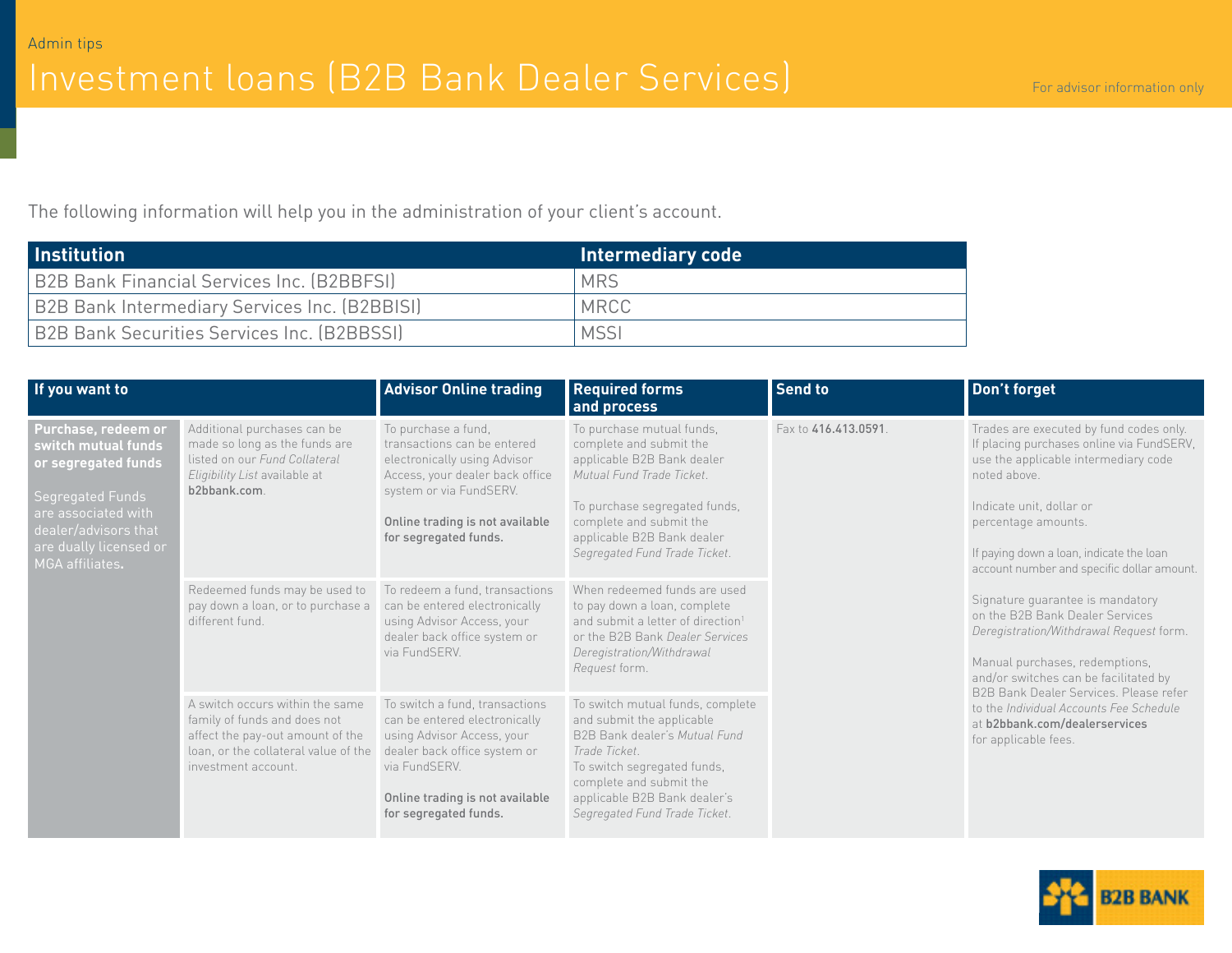| If you want to                                       |                                                                                                                                                                                                                                                                                                                                                                                                                                                                      | <b>Advisor Online trading</b>                                                                                                      | <b>Required forms</b><br>and process                                                                                                                                                                                                                                                                                                                                                                                                                                                                           | <b>Send to</b>       | Don't forget                                                                                                                                                                                                                                                                                                                                                                                                                                                                                                      |
|------------------------------------------------------|----------------------------------------------------------------------------------------------------------------------------------------------------------------------------------------------------------------------------------------------------------------------------------------------------------------------------------------------------------------------------------------------------------------------------------------------------------------------|------------------------------------------------------------------------------------------------------------------------------------|----------------------------------------------------------------------------------------------------------------------------------------------------------------------------------------------------------------------------------------------------------------------------------------------------------------------------------------------------------------------------------------------------------------------------------------------------------------------------------------------------------------|----------------------|-------------------------------------------------------------------------------------------------------------------------------------------------------------------------------------------------------------------------------------------------------------------------------------------------------------------------------------------------------------------------------------------------------------------------------------------------------------------------------------------------------------------|
| Change dividend/<br>distribution<br>payments options | Mutual fund dividends or<br>distributions can be:<br>• Reinvested (default)<br>• Deposited into cash position of<br>the client's investment account <sup>2,3</sup><br>• Deposited to your client's<br>bank account <sup>2</sup><br>. Used to pay down the loan<br>(ad hoc request only)<br>Segregated fund dividends or<br>distributions can be:<br>• Reinvested (default)<br>• Deposited into cash<br>position of the client's<br>investment account <sup>2,3</sup> | Not available                                                                                                                      | Changing distribution/dividend<br>option to reinvest or cash,<br>complete a letter of direction. <sup>1</sup><br>Changing distribution option to<br>deposit cash to your client's bank<br>account, complete and submit a<br>letter of direction. A void cheque is<br>also required.<br>Cash distribution that is used to<br>pay down a loan, complete a letter<br>of direction <sup>1</sup> or the B2B Bank<br>Dealer Services Deregistration/<br>Withdrawal Request form (Special<br>Instructions section 2D. | Fax to 416.413.0593. | Indicate which fund's dividends/<br>distributions are changing.<br>Indicate both the loan account and<br>investment account numbers.<br>Signature quarantee is mandatory on the<br>B2B Bank Dealer Services Deregistration/<br>Withdrawal Request form.<br>If depositing cash to your client's bank<br>account, the void cheque must be<br>from a personal chequing account and<br>imprinted with the borrower's name.<br>B2B Bank Dealer Services will not accept<br>standing instructions to pay down the loan. |
| Withdraw<br>excess collateral $\rm ^4$               | Excess collateral can be released<br>when the loan-to-value (LTV)<br>ratio is:<br>< 100% on a 100% Loan<br>< 75% on a 3 For 1 Loan<br>< 66.6% on a 2 For 1 Loan<br><50% on a 1 For 1 Loan<br>Funds can be redeemed and<br>deposited directly into the client's<br>bank account, re-registered/<br>transferred in-kind, or mailed to<br>the client's address on record.                                                                                               | Excess collateral can be<br>redeemed electronically using<br>Advisor Access, your dealer<br>back office system or<br>via FundSERV. | To withdrawal excess mutual fund<br>collateral, complete the B2B Bank<br>Dealer Services Deregistration/<br>Withdrawal<br>Request form.<br>To withdrawal excess segregated<br>fund collateral, complete the<br>applicable B2B Bank dealer's<br>Segregated Fund Trade Ticket.<br>To re-register excess collateral<br>in-kind, see the Re-register assets<br>section on Page 3 of<br>this document.                                                                                                              | Fax to 416.413.0591  | Easy calculation<br>Multiply the loan amount owed by the<br>applicable factor:<br>x 1.00 (100% Loan)<br>x 1.33 (3 For 1 Loan)<br>x 1.50 (2 For 1 Loan)<br>x 2.00 (1 For 1 Loan)<br>Then, subtract the result from the total<br>collateral.<br>All redemptions from an investment<br>account that is associated with a loan<br>account are reviewed and approved prior<br>to disbursement.<br>Client signature and signature quarantee<br>are required.                                                            |
| <b>Update</b><br>non-financial<br>information        | Typical non-financial<br>requests include:<br>• Address changes<br>· Banking information changes<br>for pre-authorized credit<br>• Name changes<br>• Telephone changes                                                                                                                                                                                                                                                                                               | Not Available                                                                                                                      | Complete and submit a<br><b>B2B Bank Dealer Services Client</b><br>Information Change form. A void<br>cheque is also required when<br>changing banking information.                                                                                                                                                                                                                                                                                                                                            | Fax to 416.413.0593  | A legal document, such as a marriage<br>certificate is required for name changes.<br>The void cheque must be from a personal<br>chequing account and imprinted with the<br>borrower's name.                                                                                                                                                                                                                                                                                                                       |

## For advisor information only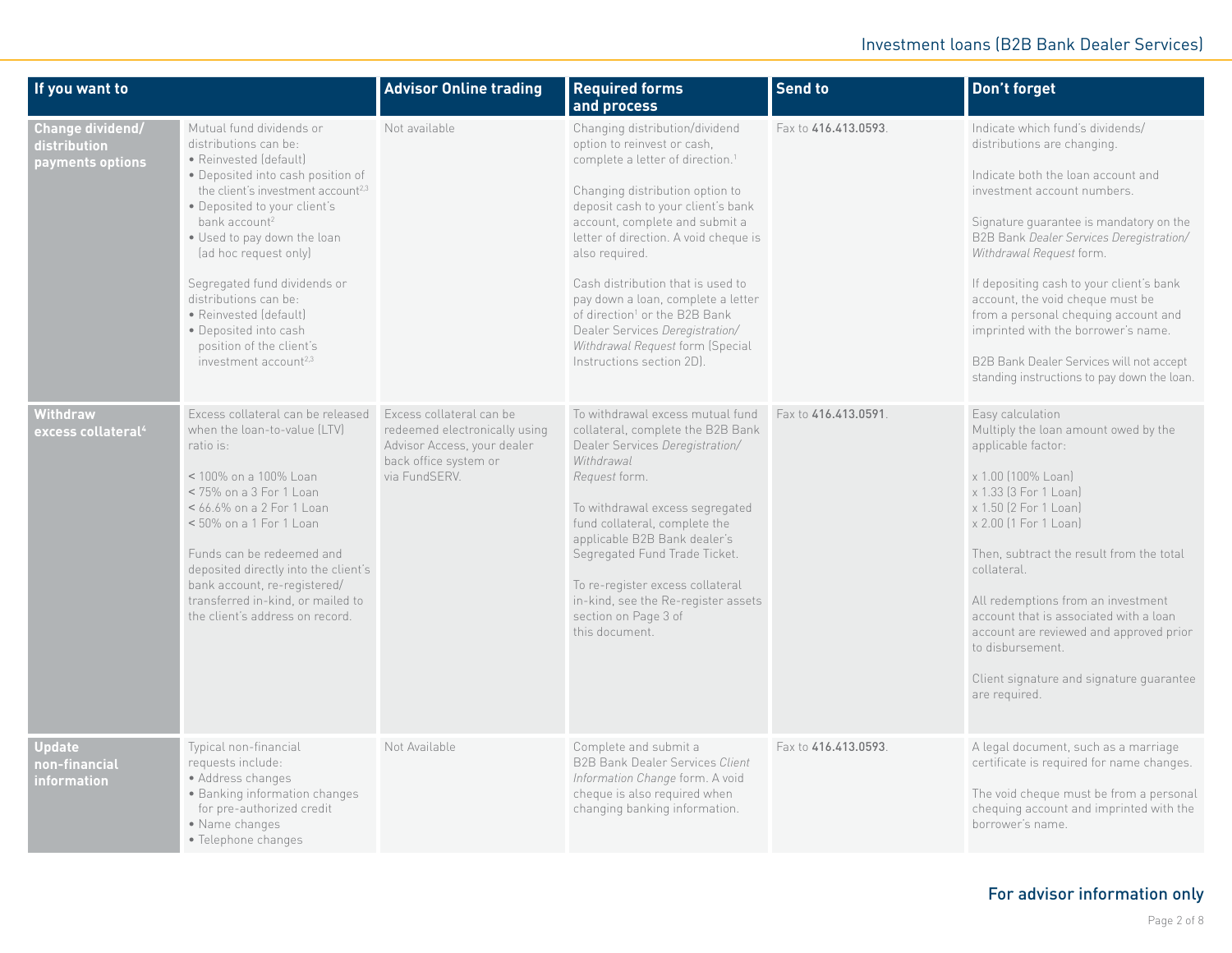| If you want to                                                        |                                                                                                                                                                                                                                                                                      | <b>Advisor Online trading</b>                                                                                                                                                                       | <b>Required forms</b><br>and process                                                                                                                                                                                                                                                                                                                                                                                                                           | Send to                                                                                                                                                                                       | Don't forget                                                                                                                                                                                                                                                                                                                           |
|-----------------------------------------------------------------------|--------------------------------------------------------------------------------------------------------------------------------------------------------------------------------------------------------------------------------------------------------------------------------------|-----------------------------------------------------------------------------------------------------------------------------------------------------------------------------------------------------|----------------------------------------------------------------------------------------------------------------------------------------------------------------------------------------------------------------------------------------------------------------------------------------------------------------------------------------------------------------------------------------------------------------------------------------------------------------|-----------------------------------------------------------------------------------------------------------------------------------------------------------------------------------------------|----------------------------------------------------------------------------------------------------------------------------------------------------------------------------------------------------------------------------------------------------------------------------------------------------------------------------------------|
| <b>Update dealer and</b><br>advisor information                       | We rely on the collaboration<br>of dealers and advisors alike to<br>ensure information is up-to-date.<br>When there are changes to<br>advisor profiles, please provide<br>us with the appropriate account<br>direction so that you may be able<br>to better service to your clients. | New investment accounts may<br>be opened using Advisor Access.                                                                                                                                      | To update advisor information<br>within the same dealer, complete<br>and submit a letter of direction <sup>1</sup> or<br>a B2B Bank Dealer Services Client<br>Information Change Form.<br>To update advisor and/or dealer<br>information when changing dealers<br>under a different SRO (e.g., MFDA<br>to IIROC, or vice versa), complete<br>and submit a new Investment<br>Account Application and a B2B<br>Bank Dealer Services Transfer<br>Form - Internal. | Mail original account application to:<br><b>B2B Bank Dealer Services</b><br><b>Attention: New Accounts</b><br>199 Bay Street, Suite 610<br>PO Box 35 STN Commerce Court<br>Toronto ON M5L 0A3 | Include both the loan account and<br>investment account numbers.<br>Loans will not be adjudicated.<br>When moving from one dealer to<br>another, an active Introducing/Carrying<br>Agreement must be in place.<br>The updated Dealer/Rep code must be<br>active with the applicable B2B Bank dealer.<br>Client signature is required.  |
| Pledge<br>additional collateral <sup>5</sup>                          | We accept collateral in-kind or<br>dealer-placed and settled wire<br>order purchases that increase<br>the collateral of a loan into an<br>existing investment account.                                                                                                               | Additional collateral can be<br>purchased electronically using<br>Advisor Access, your dealer<br>back office system or<br>via FundSERV.<br>Online trading is not available<br>for segregated funds. | If funds are being pledged in-kind,<br>complete and submit at<br><b>B2B Bank Dealer Services</b><br>Transfer Form - Internal.<br>For mutual fund pledges, also<br>complete a B2B Bank Pledge Letter.<br>For segregated funds, also<br>complete a Notice of Investments.                                                                                                                                                                                        | Fax to 1.866.941.7711.                                                                                                                                                                        | Trades are executed by fund codes only.<br>If placing purchases online via FundSERV,<br>use the applicable intermediary code<br>noted above.<br>Indicate unit, dollar or percentage<br>amount required.                                                                                                                                |
| Re-register assets                                                    | Funds can be re-registered<br>in-kind when:<br>. The loan has excess collateral.<br>. The loan has been paid in full.<br>Funds can be re-registered in<br>the client's name or as instructed.                                                                                        | Not Available                                                                                                                                                                                       | Complete the following forms:<br>· To re-register in-kind between<br>B2B Bank Financial Services Inc.,<br><b>B2B Bank Securities Services Inc</b><br>and B2B Bank Intermediary<br>Services Inc. complete a B2B<br>Bank Dealer Services Transfer<br>Form - Internal<br>. To re-register in-kind with<br>another institution, complete<br>the B2B Bank Dealer Services<br>Transfer Form - Internal and a<br>letter of direction <sup>1</sup>                     | Fax to 1.866.941.7711.                                                                                                                                                                        | Trades are executed by fund codes only.<br>If placing purchases online via FundSERV,<br>use the applicable intermediary code<br>noted above.<br>Indicate unit, dollar or percentage<br>amount required.<br>Letter of direction must have a<br>signature quarantee.<br>Include both the loan account and<br>investment account numbers. |
| Increase the<br>amortization of<br>the loan to its<br>original period | Increasing the amortization of a<br>loan may lower the monthly loan<br>payment amount.                                                                                                                                                                                               | New loan accounts may<br>be opened using EASE,<br>our Electronic Application<br>Submission Entry system.                                                                                            | To extend the amortization, submit<br>a new Investment<br>Loan Application.                                                                                                                                                                                                                                                                                                                                                                                    | Mail original documents to:<br><b>B2B Bank, Investment Lending</b><br>199 Bay Street, Suite 600<br>PO Box 279 STN Commerce Court<br>Toronto ON M5L 0A2                                        | You and your client must sign the<br>Investment Loan Application form.<br>Proof of income and proof of assets<br>required.                                                                                                                                                                                                             |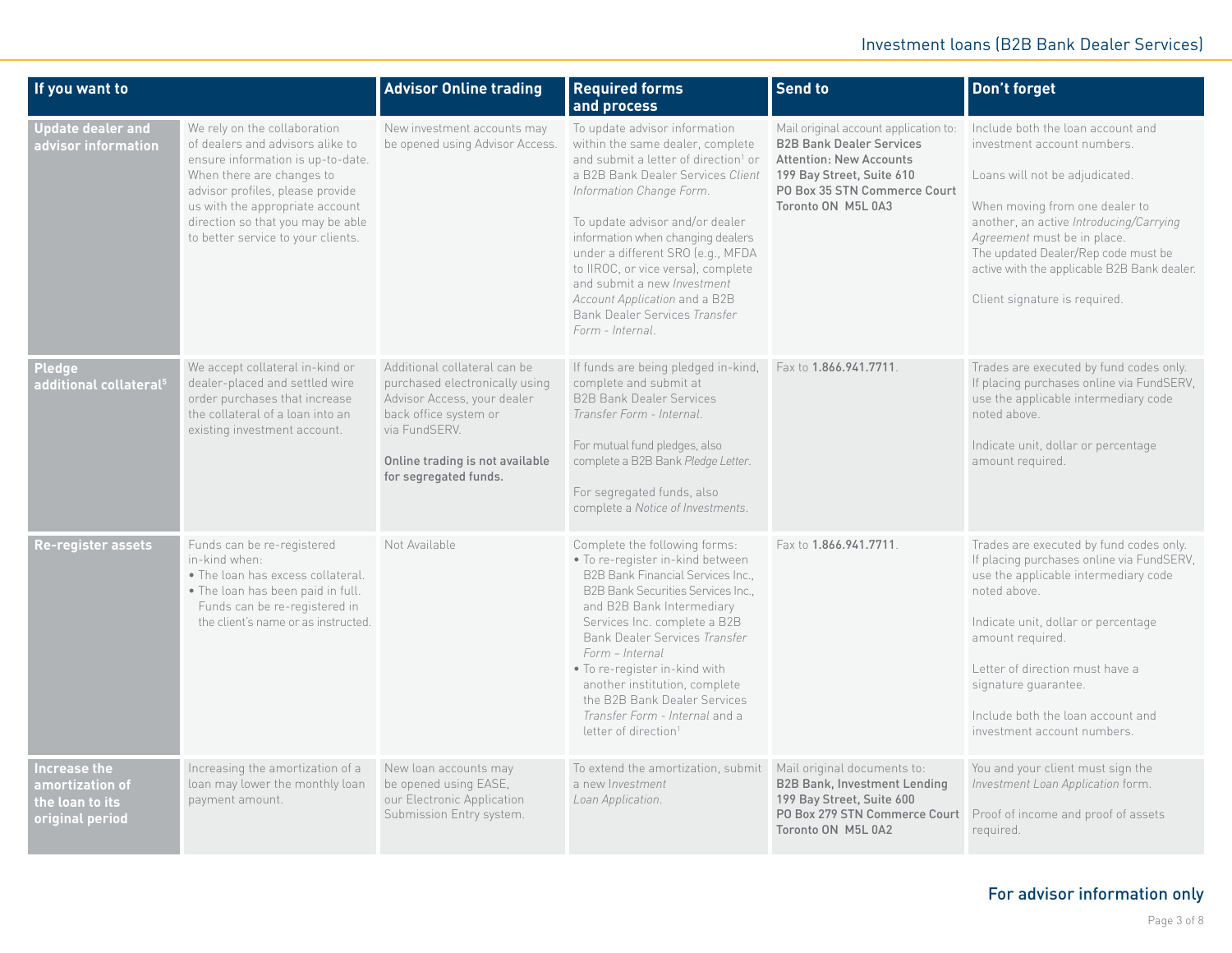| If you want to                                                                                                 |                                                                                                                                                                                                                              | <b>Advisor Online trading</b>                                                                                                                   | <b>Required forms</b><br>and process                                                                                                                                                                                                         | <b>Send to</b>                                                                                                                                         | Don't forget                                                                                                                                                                                                                                                                                                                                                   |
|----------------------------------------------------------------------------------------------------------------|------------------------------------------------------------------------------------------------------------------------------------------------------------------------------------------------------------------------------|-------------------------------------------------------------------------------------------------------------------------------------------------|----------------------------------------------------------------------------------------------------------------------------------------------------------------------------------------------------------------------------------------------|--------------------------------------------------------------------------------------------------------------------------------------------------------|----------------------------------------------------------------------------------------------------------------------------------------------------------------------------------------------------------------------------------------------------------------------------------------------------------------------------------------------------------------|
| <b>Change the principal</b><br>amount of the loan $^6$                                                         | Principal loan amounts can be<br>increased or decreased without a<br>penalty or fees.<br>Changes to the principal may<br>affect monthly payments. For<br>Interest Only loans, amounts will<br>be adjusted on a yearly basis. | New loan accounts may be<br>opened using EASE, our<br>Electronic Application<br>Submission Entry system<br>(applicable to loan increases only). | To increase the principal loan<br>amount, complete and submit a<br>new Investment Loan Application.<br>Decreasing the principal amount<br>of the loan - submit a letter of<br>direction <sup>1</sup> , with a cheque payable<br>to B2B Bank. | Mail original documents to:<br><b>B2B Bank, Investment Lending</b><br>199 Bay Street, Suite 600<br>PO Box 279 STN Commerce Court<br>Toronto ON M5L 0A2 | If the principal amount of the loan is<br>decreased, the monthly payment can be<br>reduced at the borrower's request. This can<br>be indicated in a letter of direction. <sup>1</sup><br>Proof of income and proof of assets<br>required.<br>Indicate both the loan account and<br>investment account numbers.                                                 |
| <b>Change monthly</b><br>payment type from<br><b>Principal &amp; Interest</b><br>to Interest Only <sup>6</sup> | This request may decrease the<br>monthly payment.                                                                                                                                                                            | New loan accounts may be<br>opened using EASE,<br>our Electronic Application<br>Submission Entry system.                                        | Complete and submit a new<br>Investment Loan Application.                                                                                                                                                                                    | Mail original documents to:<br><b>B2B Bank, Investment Lending</b><br>199 Bay Street, Suite 600<br>PO Box 279 STN Commerce Court<br>Toronto ON M5L 0A2 | To calculate monthly payments for your<br>client, refer to our Investment Loans<br>Calculator at b2bbank.com.<br>Proof of income and proof of assets<br>required.                                                                                                                                                                                              |
| <b>Change the monthly</b><br>payment type from<br><b>Interest Only to</b><br><b>Principal &amp; Interest</b>   | This request may increase the<br>monthly payment.                                                                                                                                                                            | Not available                                                                                                                                   | Complete and submit a letter<br>of direction. <sup>1</sup>                                                                                                                                                                                   | Fax to 1.866.941.7711                                                                                                                                  | Indicate both the loan account and<br>investment account numbers.<br>Payments will be based on a 20 year<br>amortization period.<br>To calculate monthly payments for your<br>client, refer to our Investment Loans<br>Calculator at b2bbank.com.                                                                                                              |
| <b>Recalculate monthly</b><br>payments (initiated by<br>the borrower)                                          | Recalculating monthly payments<br>may increase or decrease the<br>payment amount.                                                                                                                                            | Not available                                                                                                                                   | Complete and submit a letter<br>of direction. <sup>1</sup>                                                                                                                                                                                   | Fax to 1.866.941.7711                                                                                                                                  | Indicate the loan account number.<br>To calculate monthly payments for your<br>client, refer to our Investment Loans<br>Calculator at b2bbank.com.                                                                                                                                                                                                             |
| <b>Modify banking</b><br>information for<br>pre-authorized<br>debit purposes                                   | Advisors must notify B2B Bank<br>when a borrower changes their<br>banking information.                                                                                                                                       | Not available                                                                                                                                   | Complete and submit a<br>Pre-Authorized Debit Agreement<br>and a void cheque when changing<br>banking information.                                                                                                                           | Fax to 1.866.941.7711                                                                                                                                  | Indicate the investment account number.<br>Information received will automatically<br>be updated on the loan account.<br>The void cheque must be from a personal<br>chequing account and imprinted with the<br>borrower's name.<br>A pre-authorized debit form authorized<br>by the client's bank (stamped) may also<br>be submitted instead of a void cheque. |

## For advisor information only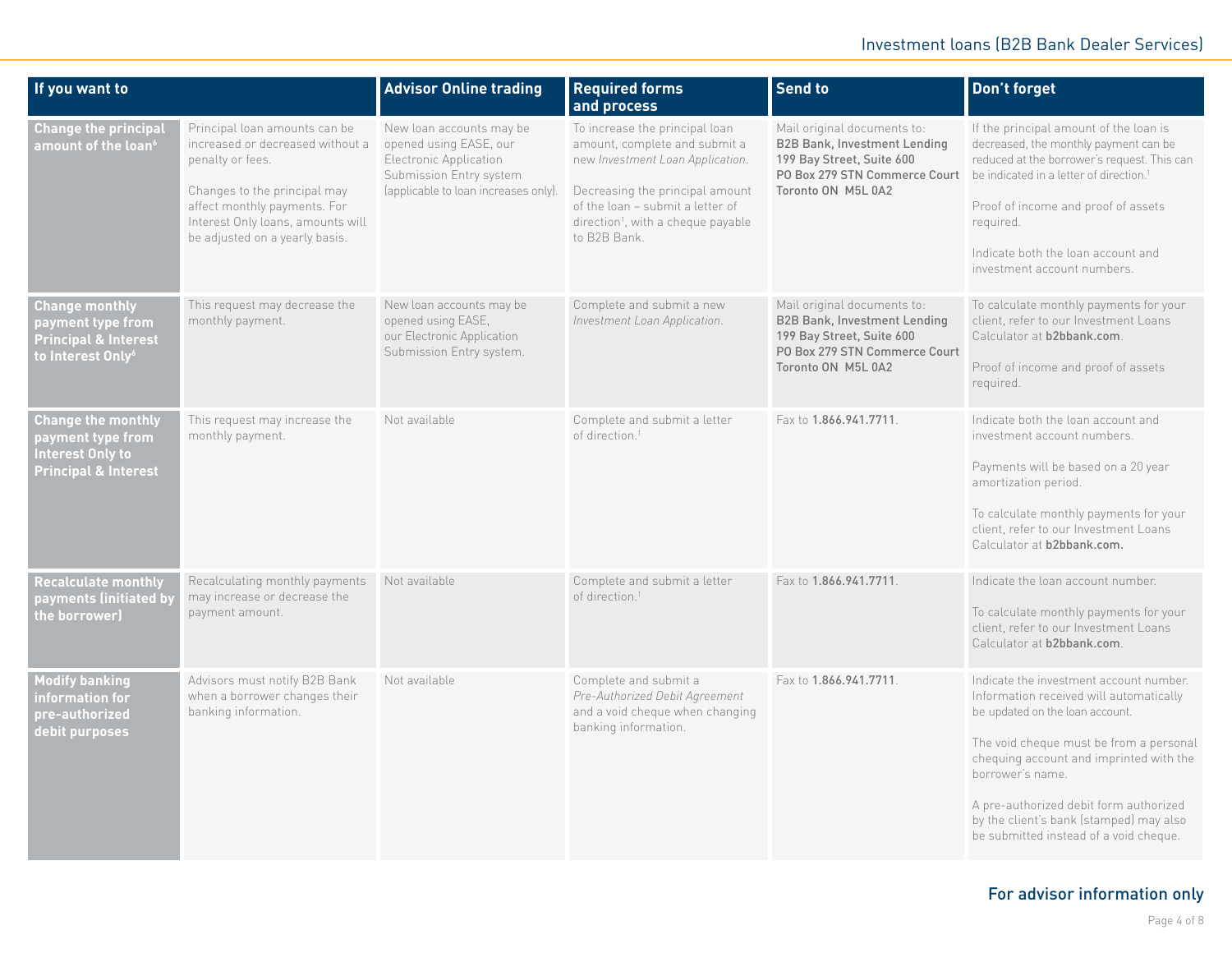| If you want to                                                                                                                                                  |                                                                                                                                                                                                                                                                                                      | <b>Advisor Online trading</b>                                                                                                                                                                                                                                                                                                                                                                                                | <b>Required forms</b><br>and process                                                                                                                                                                                                                                                                                                                   | <b>Send to</b>                                                                                                                                         | Don't forget                                                                                                                                                                                                                                                                                                                                                                                                                                                                                                                                                    |
|-----------------------------------------------------------------------------------------------------------------------------------------------------------------|------------------------------------------------------------------------------------------------------------------------------------------------------------------------------------------------------------------------------------------------------------------------------------------------------|------------------------------------------------------------------------------------------------------------------------------------------------------------------------------------------------------------------------------------------------------------------------------------------------------------------------------------------------------------------------------------------------------------------------------|--------------------------------------------------------------------------------------------------------------------------------------------------------------------------------------------------------------------------------------------------------------------------------------------------------------------------------------------------------|--------------------------------------------------------------------------------------------------------------------------------------------------------|-----------------------------------------------------------------------------------------------------------------------------------------------------------------------------------------------------------------------------------------------------------------------------------------------------------------------------------------------------------------------------------------------------------------------------------------------------------------------------------------------------------------------------------------------------------------|
| <b>Convert margin call</b><br>to no margin call or<br>vice versa <sup>6</sup>                                                                                   | Depending on market conditions,<br>borrowers may switch between<br>margin and no margin<br>call options.                                                                                                                                                                                             | New loan accounts may<br>be opened using EASE,<br>our Electronic Application<br>Submission Entry system<br>(applicable for margin call to no<br>margin call conversions).                                                                                                                                                                                                                                                    | From margin call to no margin<br>call: complete and submit a new<br>Investment Loan Application.<br>From no margin call to margin<br>call: complete and submit at letter<br>of direction. <sup>1</sup>                                                                                                                                                 | Mail original documents to:<br><b>B2B Bank, Investment Lending</b><br>199 Bay Street, Suite 600<br>PO Box 279 STN Commerce Court<br>Toronto ON M5L 0A2 | You and your client must sign the<br>Investment Loan Application.<br>Indicate both the loan and investment<br>account numbers on the letter of direction. <sup>1</sup><br>The loan will not be adjudicated.                                                                                                                                                                                                                                                                                                                                                     |
| <b>Convert from a</b><br><b>B2B Bank Standard</b><br><b>Loan or B2B Select</b><br>Loan to a B2B Bank<br><b>Distribution Alliance</b><br><b>Mutual Fund Loan</b> | To benefit from Distribution<br>Alliance preferred rates, an<br>existing B2B Bank Standard Loan<br>can be converted to a mutual<br>fund loan under one of our<br>Distribution Alliance programs.<br>Distribution Alliance loans can<br>only hold funds manufactured by<br>one Distribution Alliance. | New loan accounts may<br>be opened using EASE,<br>our Electronic Application<br>Submission Entry system.<br>When the review of the<br>investment loan application<br>and required documentation<br>are proven to be in good order,<br>advisors will be notified that<br>switches between the same<br>fund families can be done<br>electronically using Advisor<br>Access, your dealer back office<br>system or via FundSERV. | Complete and submit a new<br>Investment Loan Application<br>for the applicable mutual fund<br>Distribution Alliance program and<br>the Distribution Alliance Program<br>Letter of Privilege.<br>The applicable B2B Bank dealer's<br>Mutual Fund Trade Ticket is<br>required only if B2B Bank Dealer<br>Services is required to place<br>manual orders. | Mail original documents to:<br><b>B2B Bank, Investment Lending</b><br>199 Bay Street, Suite 600<br>PO Box 279 STN Commerce Court<br>Toronto ON M5L 0A2 | The Distribution Alliance Program<br>Letter of Privilege is available at<br>b2bbank.com/forms or by contacting the<br>Distribution Alliance directly for the copy<br>included with their loan application.<br>When switching between the various<br>loan programs offered by B2B Bank, the<br>investment loan will not be adjudicated.<br>Manual purchases, redemptions,<br>and/or switches can be facilitated by<br>B2B Bank Dealer Services, Please refer<br>to the Individual Accounts Fee Schedule<br>at b2bbank.com/dealerservices for<br>applicable fees. |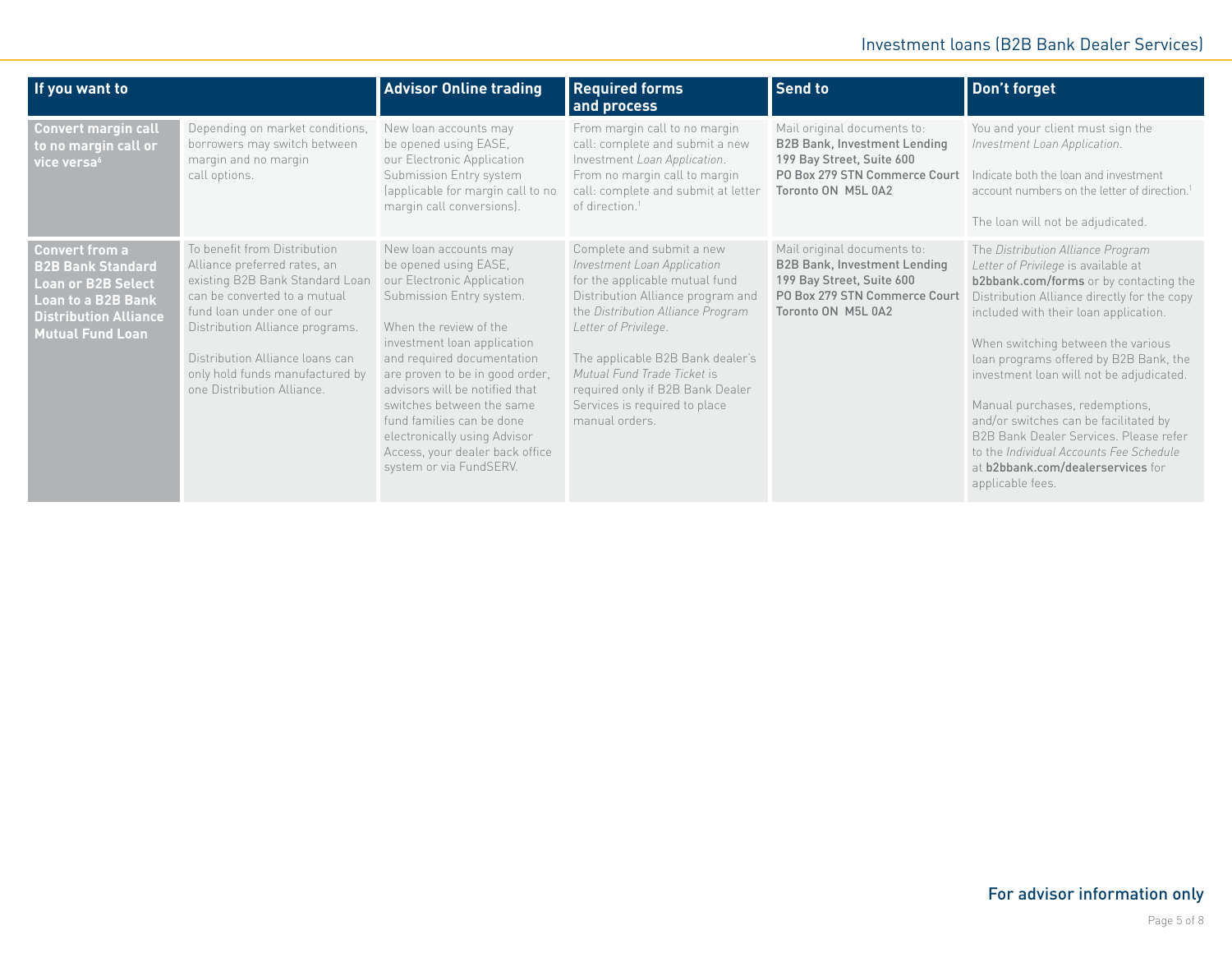| If you want to                                                                                                                     |                                                                                                                                                                                                                                                                                                                         | <b>Advisor Online trading</b>                                                                                                                                                                                                                                                      | <b>Required forms</b><br>and process                                                                                                                                                                                                                                                                                                                                                                                                                                                                                                                                                                                                                                                                                                                                                                                              | Send to                                                                                                                                                                      | Don't forget                                                                                                                                                                                                                                                                                                                                                  |
|------------------------------------------------------------------------------------------------------------------------------------|-------------------------------------------------------------------------------------------------------------------------------------------------------------------------------------------------------------------------------------------------------------------------------------------------------------------------|------------------------------------------------------------------------------------------------------------------------------------------------------------------------------------------------------------------------------------------------------------------------------------|-----------------------------------------------------------------------------------------------------------------------------------------------------------------------------------------------------------------------------------------------------------------------------------------------------------------------------------------------------------------------------------------------------------------------------------------------------------------------------------------------------------------------------------------------------------------------------------------------------------------------------------------------------------------------------------------------------------------------------------------------------------------------------------------------------------------------------------|------------------------------------------------------------------------------------------------------------------------------------------------------------------------------|---------------------------------------------------------------------------------------------------------------------------------------------------------------------------------------------------------------------------------------------------------------------------------------------------------------------------------------------------------------|
| <b>Switch between</b><br><b>B2B Bank Distribution</b><br><b>Alliance Programs</b>                                                  | Switching between mutual<br>fund and or segregated fund<br>Distribution Alliance loan<br>programs is permitted.                                                                                                                                                                                                         | When the submitted<br>documentation has been proven<br>in good order, advisors will be<br>notified that they can proceed<br>with trades.<br>Mutual fund trades can be<br>placed electronically using<br>Advisor Access, advisor's<br>dealer back office system or<br>via FundSERV. | If changing to a mutual fund<br>Distribution Alliance Program:<br>complete in full and submit the Letter<br>of Direction - Distribution Alliance<br>Program (DAP) change request.<br>For all accounts moving from<br>B2B Bank pledged accounts to<br><b>B2B Bank Dealer Services pledged</b><br>accounts, the original Securities<br>Control Agreement is also required.<br>The applicable B2B Bank dealer's<br>Mutual Fund Trade Ticket is required<br>only if B2B Bank Dealer Services<br>is required to place manual orders.<br>If changing to a segregated funds<br>Distribution Alliance Program<br>in addition to the LOD, include<br>the Assignment, Hypothecation,<br>Acknowledgement and Direction<br>and the B2B Bank Segregated<br>Fund Trade Ticket.<br>The original segregated fund<br>application is also required. | Mail original documents to:<br><b>B2B Bank, Investment Lending</b><br>199 Bay Street, Suite 600<br>PO Box 279 STN Commerce Court<br>Toronto, ON M5L 0A2<br>Fax: 416.941.7714 | When switching between the various<br>loan programs offered by B2B Bank,<br>the investement loan will not be<br>re-adjudicated and all the terms and<br>conditions will remain the same.<br>Visit b2bbank.com for all<br>B2B Bank forms                                                                                                                       |
| <b>Convert from a</b><br><b>B2B Bank Standard</b><br>Loan to a B2B Bank<br><b>Distribution Alliance</b><br>Segregated<br>Fund Loan | To benefit from Distribution<br>Alliance preferred rates, an<br>existing mutual fund B2B Bank<br>Standard Loan can be converted<br>to a segregated fund loan under<br>one of our Distribution<br>Alliance programs.<br>Distribution Alliance loans can<br>only hold funds manufactured by<br>one Distribution Alliance. | New loan accounts may<br>be opened using EASE,<br>our Electronic Application<br>Submission Entry system.                                                                                                                                                                           | Complete and submit a new<br>Investment Loan Application, original<br>Segregated Fund Application and<br>the Assignment, Hypothecation,<br>Acknowledgement and Direction<br>for the applicable segregated fund<br>Distribution Alliance program.<br>Redeeming the mutual funds<br>held within the Standard Loan<br>is necessary to convert to a<br>Distribution Alliance segregated<br>fund loan. Complete and submit<br>the applicable B2B Bank dealer's<br>Mutual Fund Trade Ticket. The<br>proceeds can be used to purchase<br>eligible Distribution Alliance<br>segregated fund(s).                                                                                                                                                                                                                                           | Mail original documents to:<br><b>B2B Bank, Investment Lending</b><br>199 Bay Street, Suite 600<br>PO Box 279 STN Commerce Court<br>Toronto ON M5L 0A2                       | Contact the applicable Distribution<br>Alliance directly to obtain<br>their application.<br>The Assignment, Hypothecation,<br>Acknowledgement and Direction is<br>included with the Distribution Alliance<br>loan application.<br>When switching between the various<br>loan programs offered by B2B Bank,<br>the investment loan will not<br>be adjudicated. |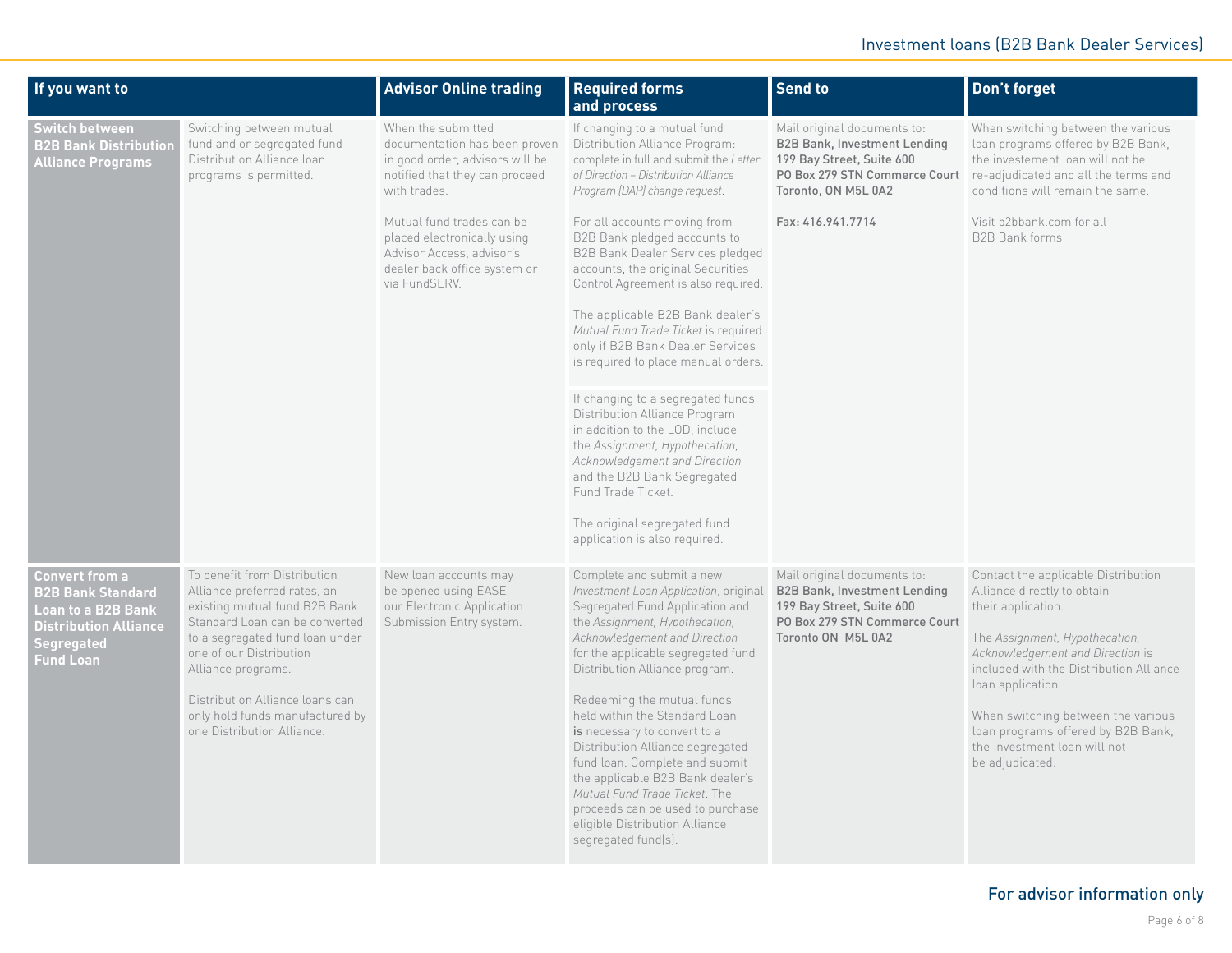| If you want to                                                                         |                                                                                                                                                                                                                                                                                               | <b>Advisor Online trading</b>                                                                                                                                                                                                                                                                                                                                                                                                | <b>Required forms</b><br>and process                                                                                                                                                                                                                                                                                                                                                                                                                                                                                                                                                                                                                                                                              | <b>Send to</b>                                                                                                                                                                    | Don't forget                                                                                                                                                                                                                                                                                                                                                                                                                                                  |
|----------------------------------------------------------------------------------------|-----------------------------------------------------------------------------------------------------------------------------------------------------------------------------------------------------------------------------------------------------------------------------------------------|------------------------------------------------------------------------------------------------------------------------------------------------------------------------------------------------------------------------------------------------------------------------------------------------------------------------------------------------------------------------------------------------------------------------------|-------------------------------------------------------------------------------------------------------------------------------------------------------------------------------------------------------------------------------------------------------------------------------------------------------------------------------------------------------------------------------------------------------------------------------------------------------------------------------------------------------------------------------------------------------------------------------------------------------------------------------------------------------------------------------------------------------------------|-----------------------------------------------------------------------------------------------------------------------------------------------------------------------------------|---------------------------------------------------------------------------------------------------------------------------------------------------------------------------------------------------------------------------------------------------------------------------------------------------------------------------------------------------------------------------------------------------------------------------------------------------------------|
| <b>Convert from a</b><br><b>B2B Bank Standard</b><br>Loan to a B2B Bank<br>Select Loan | To benefit from the Select<br>Program discounted rates,<br>an existing mutual fund<br>B2B Bank Standard Loan can<br>be converted to a mutual fund<br>loan holding funds from multiple<br>B2B Bank alliances.<br>The B2B Bank Select Loan<br>Program is not available for<br>segregated funds. | New loan accounts may<br>be opened using EASE,<br>our Electronic Application<br>Submission Entry system.<br>When the review of the<br>investment loan application<br>and required documentation<br>are proven to be in good order,<br>advisors will be notified that<br>switches between the same<br>fund families can be done<br>electronically using Advisor<br>Access, your dealer back office<br>system or via FundSERV. | Complete and submit a new<br>Investment Loan Application.<br>Redeeming and purchasing fund(s)<br>is not necessary if the fund(s) held<br>within the Standard Loan are those<br>offered by current Distribution<br>Alliances. Complete and submit<br>the Select Loan Letter of Privilege<br>with the new loan application<br>(pledge number is remaining the<br>same, there is no transfer required).<br>Redeeming fund(s) is necessary<br>only for those that are not offered<br>by current Distribution Alliances.<br>Proceeds can be used to purchase<br>eligible fund(s). Complete and<br>submit the Mutual Fund Trade<br>Ticket and the Select Letter of<br>Privilege along with the new<br>loan application. | Mail original documents to:<br><b>B2B Bank, Investment Lending</b><br>199 Bay Street, Suite 600<br>PO Box 279 STN Commerce Court<br>Toronto ON M5L 0A2                            | The Letter of Privilege for the<br>B2B Bank Select Loan Program can be<br>found under b2bbank.com/forms.<br>When switching between the various<br>loan programs offered by B2B Bank, the<br>investment loan will not be adjudicated.<br>Manual purchases, redemptions,<br>and/or switches can be facilitated by<br>B2B Bank Dealer Services. Please refer<br>to the Individual Accounts Fee Schedule<br>at b2bbank.com/dealerservices for<br>applicable fees. |
| <b>Change the</b><br>existing investment<br>loan type                                  | Convert to and from any available<br>B2B Bank Investment Loan type.                                                                                                                                                                                                                           | New loan accounts may<br>be opened using EASE,<br>our Electronic Application<br>Submission Entry system.                                                                                                                                                                                                                                                                                                                     | Complete and submit a new<br>Investment Loan Application.<br>A Pledge Letter and/or cheque<br>payable to B2B Bank may be<br>required depending on loan type.                                                                                                                                                                                                                                                                                                                                                                                                                                                                                                                                                      | Mail original documents to:<br><b>B2B Bank, Investment Lending</b><br>199 Bay Street, Suite 600<br>PO Box 279 STN Commerce Court<br>Toronto ON M5L 0A2                            | Pledged funds must be in the name of<br>the borrower.<br>Any excess collateral can be released<br>back to the borrower.                                                                                                                                                                                                                                                                                                                                       |
| Add a<br>${\mathop{\mathsf{co-borrower}}\nolimits^6}$                                  | Adding a borrower may affect the<br>amount an individual can borrow.                                                                                                                                                                                                                          | New loan accounts may<br>be opened using EASE,<br>our Electronic Application<br>Submission Entry system.                                                                                                                                                                                                                                                                                                                     | Complete and submit a new<br>Investment Loan Application.<br>For segregated fund loans, please<br>also submit a copy of the original<br>insurance contract with the loan<br>application.<br>A B2B Bank Dealer Services<br>Transfer Form - Internal is<br>also required.<br>If the client's account number or<br>details have changed, a new void<br>cheque is also required.                                                                                                                                                                                                                                                                                                                                      | Mail original documents to:<br><b>B2B Bank, Investment Lending</b><br>199 Bay Street, Suite 600<br>PO Box 279 STN Commerce Court . Have a Canadian personal<br>Toronto ON M5L 0A2 | Applicants must:<br>· Be at least 18 years of age<br>· Be a Canadian resident<br>chequing account<br>The void cheque must be from a<br>personal chequing account and<br>imprinted with the borrower's name.                                                                                                                                                                                                                                                   |